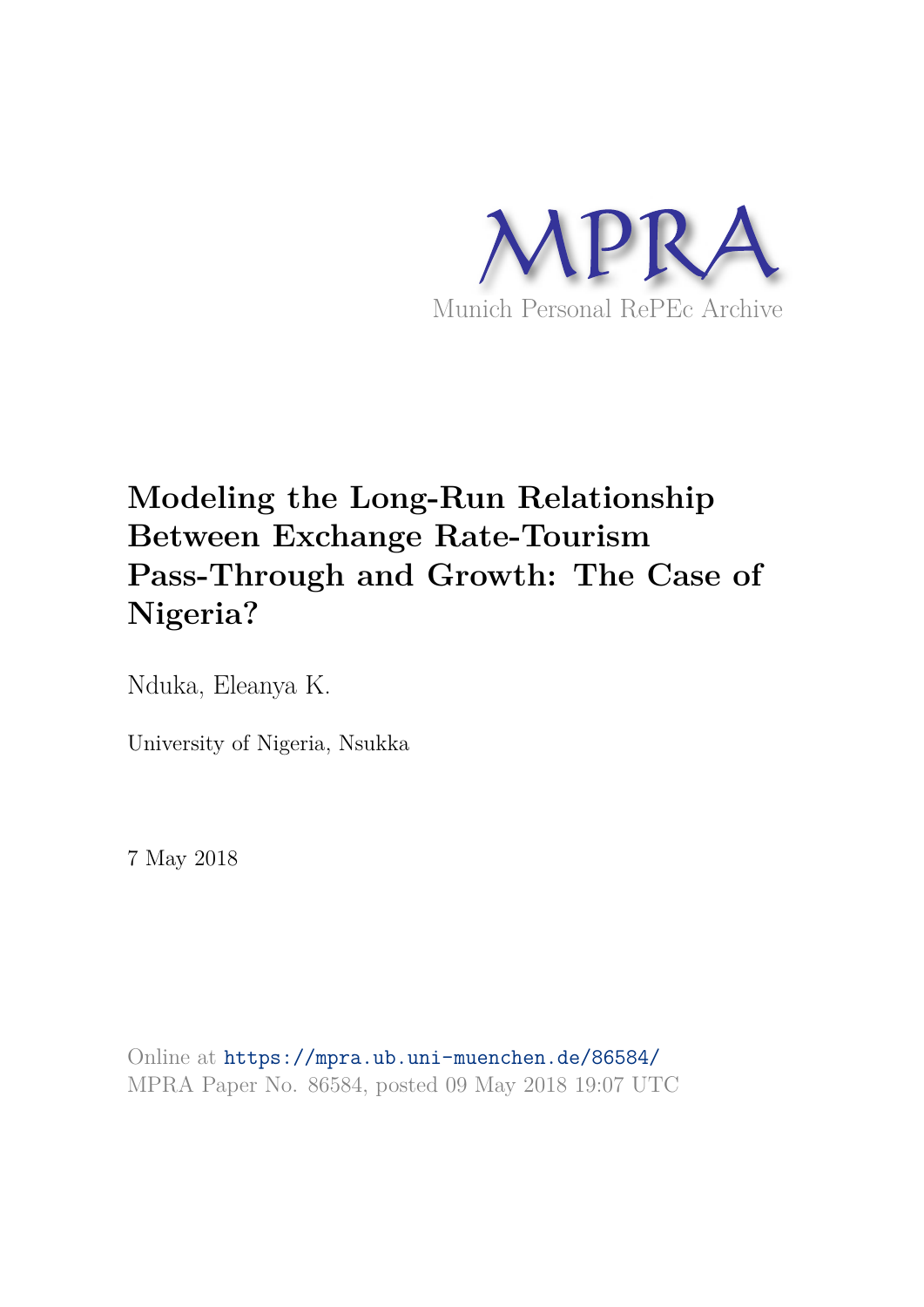# Modeling the Long-Run Relationship Between Exchange Rate-Tourism Pass-Through and Growth: The Case of Nigeria?

Eleanya K. Nduka Department of Economics, University of Nigeria, Nsukka eleanya.nduka@unn.edu.ng

# **Abstract**

This study was motivated by the urgent need to diversify the Nigerian economy away from oil. The economy has since the 1970s relied on revenue from oil with attendant consequences from oil price swings. Thus, the study employs the relatively new Bounds testing approach of Pesaran, Shin, and Smith (2001) with the critical values and approximate p-values developed by Kripfganz and Schneider (2018), to test the effect of exchange rate-tourism pass-through effect on growth. In the literature, the tourism-led growth has been studied for various countries. However, this study is the first to investigate the impact of exchange rate-tourism passthrough effect on growth in addition to testing their main effects. And it reveals for the first time, an exchange rate-tourism-led growth. Thus, Nigeria should adopt sound policies in the tourism sector that would make it possible to take advantage of the naira depreciation.

Key Words: Exchange rate, Tourism, Pass-through, Growth, Sector, Diversification.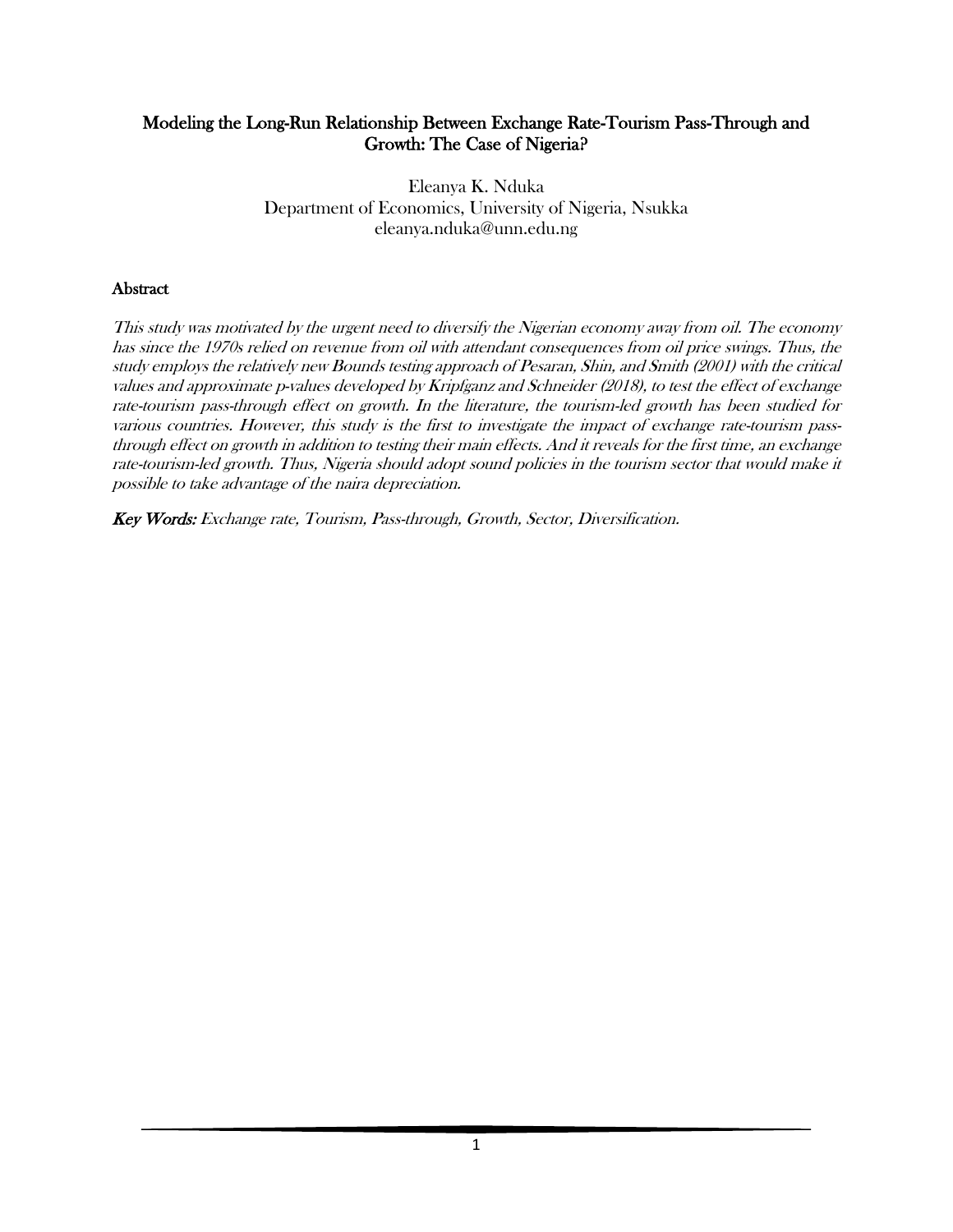## 1. Introduction

Nigeria grapples with the Dutch disease syndrome in the tourism sector. Like every other sector, the discovery of oil in commercial quantity in the 1970s has depressed tourism development in Nigeria. The tourism sector's share of GDP is disappointing as it contributes less than 1 per cent to the GDP. However, tourism is the fastest growing industry in the world and contributes immensely to employment and gross domestic product of countries. This fact is attested to by "the United Nations World Tourism Organization which states that 806 million people travelled to a foreign country in 2005 [alone], and spent about US\$680 billion in transactions related to the consumption of goods and services in the host countries" (Valle and Yobesia, 2009).

Nigeria has potential to lead in tourism in Africa. Some tourist centres in the country are: Obudu Cattle ranch resort and Tinapu resort centre in Cross Rivers, Yankari game reserve in Bauchi State, Zuma rock in Abuja, Lekki beach in Lagos State, Mambila in Plateau, among others. Yusuff and Akinde (2015) report that Nigeria has over 7,000 tourist centres and the industry has the potential to grow at 6% per annum for a ten-year period. However, this seems like a paradox because despite being abundantly endowed with these centres, Nigeria is yet to fully exploit the benefits from them. Audi, Mohammed and Ola (2014) and Agri, Acha, and Lucy (2016) identify inadequate government policy formulation and implementation, under-utilization, under-funding, and poor infrastructural development as factors responsible for this.

In recent times, debates focus on diversification of the economy, especially to shield it from incessant global oil price volatility. The tourism industry has lots to contribute to the economy in terms of employment and revenue because it can be harnessed with local resources. Recognizing the importance of this sector, the federal government in September 1962 launched the Nigerian Tourist Association (NTA), but since 1992 known as Nigerian Tourism Development Corporation (NTDC) to integrate it into its diversification policy. This has attracted the attention of researchers who seek to investigate the contribution of this sector to economic growth (Ndajiya, Shehu and Yunusa, 2014).

Despite the growing interest in tourism research, to the best of our knowledge, there are several ways this study differs from others. Firstly, previous studies like Brida, Carrera, and Risso (2008) and Perles-Ribes et al. (2017), investigate the main effect of real exchange rate on economic growth. But did not show how exchange rate interacts with tourism to impact on growth. Secondly, previous studies generally, use international tourism receipts or/and tourism arrivals to capture tourism. For instance, while Perles-Ribes et al. (2017) use the two at level form, Shahzad et al. (2017) combine both data using principle component technique; Nene and Taivan (2017) use number of arrivals. We argue that international tourism receipts data from the World Bank is denominated in the US dollar and combining it with other country-specific data in different measurement may not be appropriate. Furthermore, number of arrivals does not reveal monetary value of tourism. Thus, this study employs data in the same monetary value from the Nigerian apex bank. Finally, this is the first study to apply Nigerian data and the Bounds testing approach to investigate the tourismled growth hypothesis. We argue and show it empirically that exchange rate plays a crucial role in choosing tourism destinations. Thus, the hypotheses tested in this study are: There exists no long-run exchange ratetourism-led growth, and there exists no long-run tourism-led growth in Nigeria respectively. The rest of the paper has the following sections: stylized facts of the Nigerian economy, a brief literature review, modeling and estimation procedure, empirical results, and conclusion.

## 2. Stylised Facts of the Nigerian Economy

Table 1 below presents tourism as a percentage share of GDP and service sector in selected years. It can be seen from the table that tourism share of GDP is very insignificant as the average contribution is 0.43%. On the other hand, tourism share of service sector increased marginally from less than 1% to more than 1% only after the year 2000. This is because of adoption and implementation of the National Economic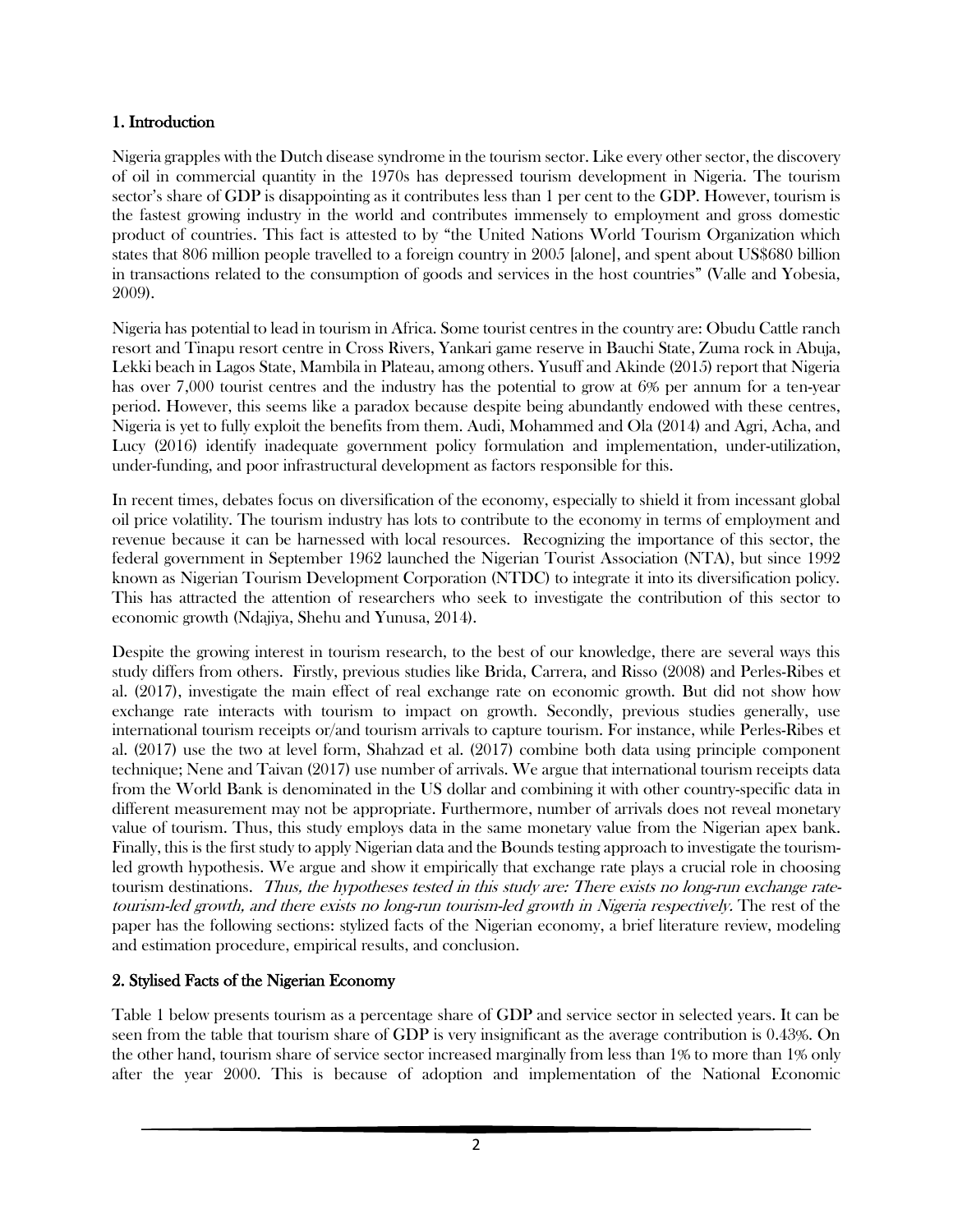Empowerment and Development Strategy (NEEDS) by the federal government in 2004. Following this policy, key sectors of the economy like the service sector were restructured and made more viable.<sup>1</sup>

| Year | Tourism Share of GDP | <b>Tourism Share of Service</b> |
|------|----------------------|---------------------------------|
| 1985 | 0.53%                | 1.23%                           |
| 1990 | 0.24%                | 0.75%                           |
| 1995 | 0.20%                | 0.89%                           |
| 2000 | 0.20%                | 0.65%                           |
| 2005 | 0.45%                | 1.40%                           |
| 2010 | 0.45%                | 1.30%                           |
| 2015 | 0.95%                | 2.36%                           |

Table 1: Tourism Share of GDP and Service Sector respectively (1985-2015)

Source: Calculated by author with data from the Central Bank of Nigeria (CBN).

The Figure 1 below presents a snapshot of Nigeria's annual receipts from tourism. Unlike what is obtainable in other developing countries, Nigeria's revenue from tourism has been fluctuating over the years and is currently sinking. During the periods of military regime (1995-1998) within the reference period, revenue from tourism only rose marginally, while the increase was a higher within the first periods of democratic regime (1999-2002). After the year 2002, there was a sharp decline for the first time in 8 years after 1995. Surprisingly, the peak was seen during the global financial and economic crisis of 2008. The reason can be gleaned from Figure 2 below. In that year, the US dollar depreciated, while the Nigerian naira appreciated. For instance, the exchange rate was NGN131/US\$ in 2005 and rose to NGN118/US\$ in 2008<sup>2</sup>. This proves a link between tourism and exchange rate albeit the fact that tourists visit to Nigeria has slackened.





<sup>&</sup>lt;sup>1</sup> For a review of the NEEDS document, see IMF Country Report No. 05/433

 $\overline{\phantom{0}}$ 

<sup>2</sup> It would make more sense to place Figures 1 & 2 side by side or collapse the two in one for easier analysis. We tried to do that, but the values are not in the same measurement and minimising the graphs leads to loss of some relevant years.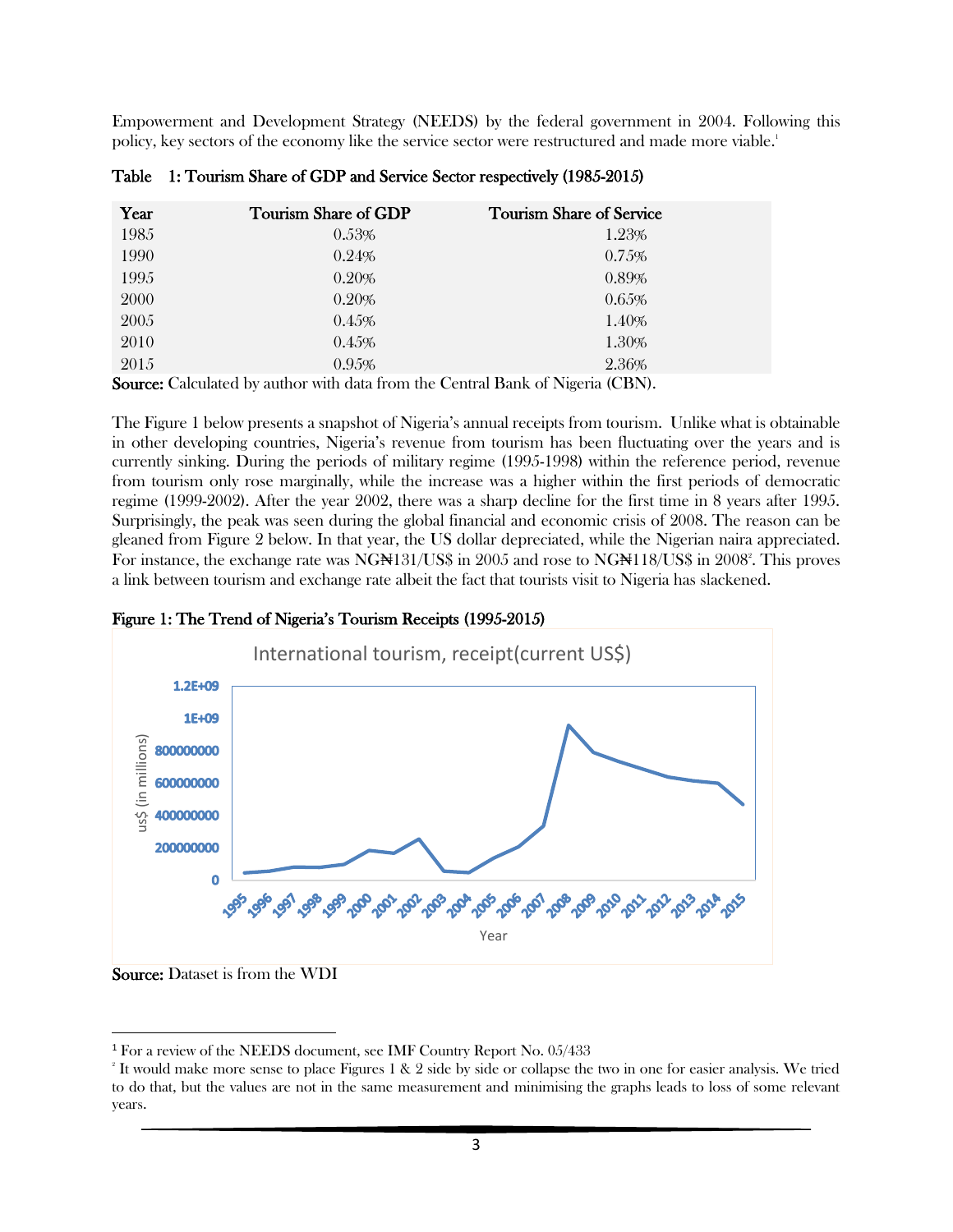### The exchange rate regimes (ERR): A Historical Perspective

Over the years, Nigeria has practiced several exchange rate regimes aimed at paddling the economy through the voyage of highly volatile economic scenarios. This ranges from "fixed, flexible, [to] some hybrid or variants of exchange rate regimes" (CBN, 2016), with some forms of trial and error, as can be seen in Table 2 below.

| Year                 | <b>ERR</b>          | Description                                                             | Rate (Naira |
|----------------------|---------------------|-------------------------------------------------------------------------|-------------|
|                      |                     |                                                                         | per US\$)   |
| 1959                 | <b>Fixed ERR</b>    | Fixed at per with the British pound sterling until the $\mathcal L$ was |             |
|                      |                     | devalued by 10.0% in November 1967. Nigeria opted out and               |             |
|                      |                     | subsequently pegged the naira to the US dollar, the Deutsche            |             |
|                      |                     | mark, the Swiss franc, the French franc, the Dutch guilder, the         |             |
|                      |                     | Japanese yen and the Canadian dollar respectively.                      |             |
| 1985                 | <b>Fixed ERR</b>    | One currency intervention system. The naira was pegged to the           | NGN0.89     |
|                      |                     | US dollar only.                                                         |             |
| June-1986 till date  | <b>Flexible ERR</b> | Liberalized system which was determined by the forces of                | NGN1.75     |
| (with varying forms  |                     | demand and supply. It had two tiers known as first and second           |             |
| of interventions)    |                     | tier foreign exchange rate market (SFEM). The first tier was a          |             |
|                      |                     | fixed system used mainly for government transactions, while the         |             |
|                      |                     | second tier was market-determined meant for private sector              |             |
|                      |                     | transactions.                                                           |             |
| <b>July-1987</b>     | <b>Flexible ERR</b> | The two tiers practiced in 1986 were amalgamated into a single          | NGN4.01     |
|                      |                     | tier (FEM).                                                             |             |
| 1988                 | <b>Flexible ERR</b> | Autonomous foreign exchange market (AFEM).                              | NGN4.53     |
| 1994                 | <b>Fixed ERR</b>    | Re-introduction of temporary pegging system.                            | NGN21.99    |
| 1995                 | <b>Flexible ERR</b> | Guided deregulation system. Re-introduction of AFEM with                | NGN21.89    |
|                      |                     | CBN interventions.                                                      |             |
| 1999                 | <b>Flexible ERR</b> | Introduction of Interbank foreign exchange market (IFEM).               | NGN92.33    |
| 2002                 | <b>Flexible ERR</b> | Introduction of retail Dutch Auction System (rDAS).                     | NGN120.57   |
| February-2006        | <b>Flexible ERR</b> | Introduction of wholesale Dutch Auction system (wDAS).                  | NGN128.65   |
| January-2009         | <b>Flexible ERR</b> | Re-introduction of rDAS.                                                | NGN148.90   |
| <b>July-2009</b>     | <b>Flexible ERR</b> | Re-introduction of wDAS.                                                |             |
| October-2013         | <b>Flexible ERR</b> | Re-introduction of rDAS.                                                | NGN157.31   |
| 17-2015-<br>February | <b>Flexible ERR</b> | Re-introduction of inter-bank foreign exchange market (IFEM).           | NGN192.44   |
| till date            |                     |                                                                         |             |

Table 2: Exchange Rate Administration in Nigeria

## Source: gleaned from CBN (2016)

 $\overline{\phantom{0}}$ 

The Figure 2 below shows that the naira depreciated against the dollar in 1986 for the first time in Nigeria's history. This coincided with the period of the popular structural adjustment programme (SAP), when "monetary and credit policies adopted were aimed at reducing excess demand and liquidity in the economy" (Ogiogio, 1996). Furthermore, this was the period when a "pseudo" flexible exchange rate system was adopted for the first time, as shown in table 2 above. However, the policy failed to achieve its purpose.<sup>3</sup>

Since 1986, the value of naira has been depreciating against the US dollar on an increasing rate, except during the global financial crisis between 2007 and 2008. Recently, the naira witnessed (and witnesses) all time depreciation between 2014 and 2017 as its value keeps sinking rapidly from about  $\text{N158}$  to  $\text{N305}$  per US

<sup>&</sup>lt;sup>3</sup> see Anyanwu, 1992 and Ogiogio, 1996 for detail of what happened during the period.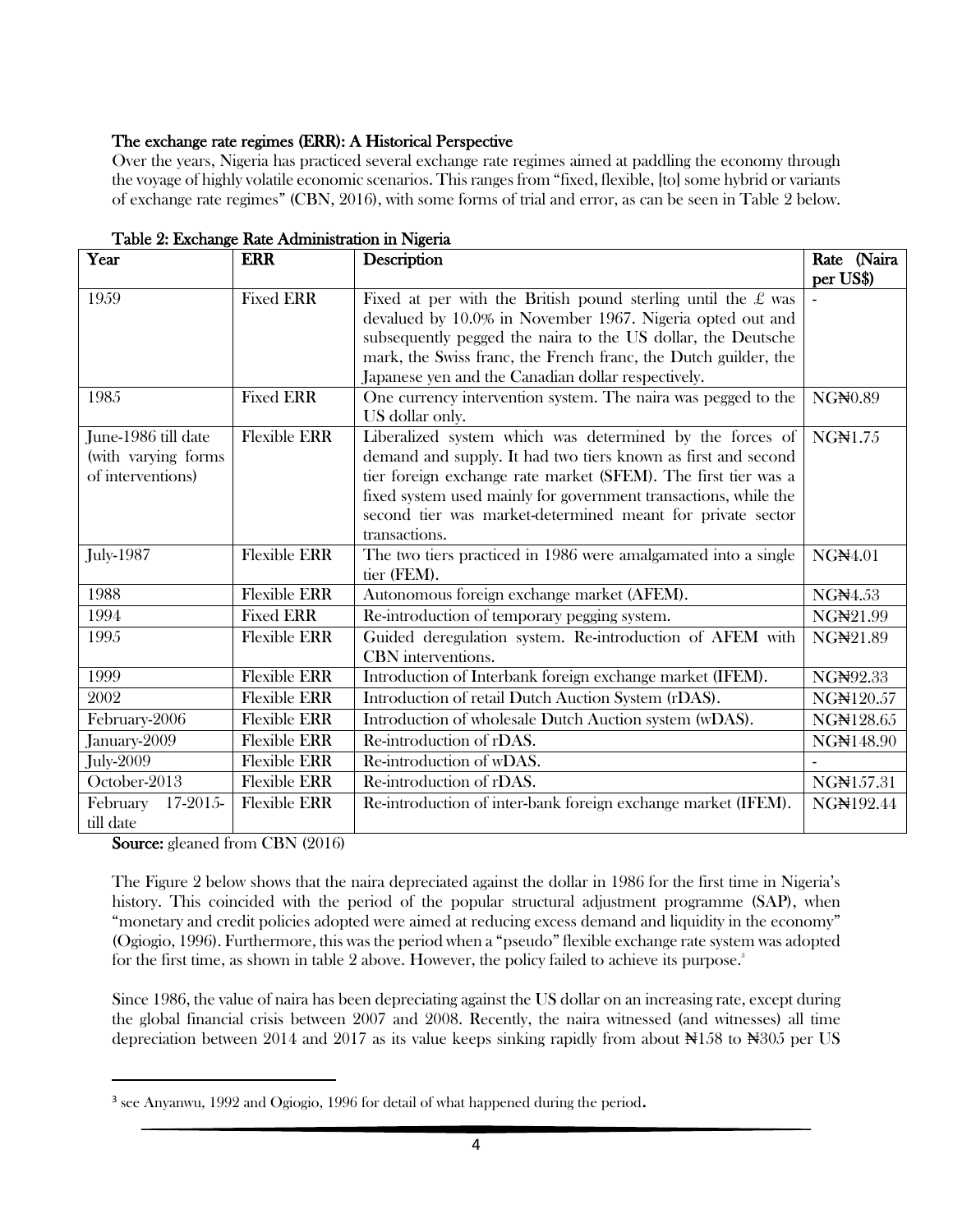dollar. A decade by decade analysis shows that between 1986 and 1996, the percentage change in the naira depreciation was 1147%, while it was 488% between 1996 and 2006, and 97% between 2006 and 2016.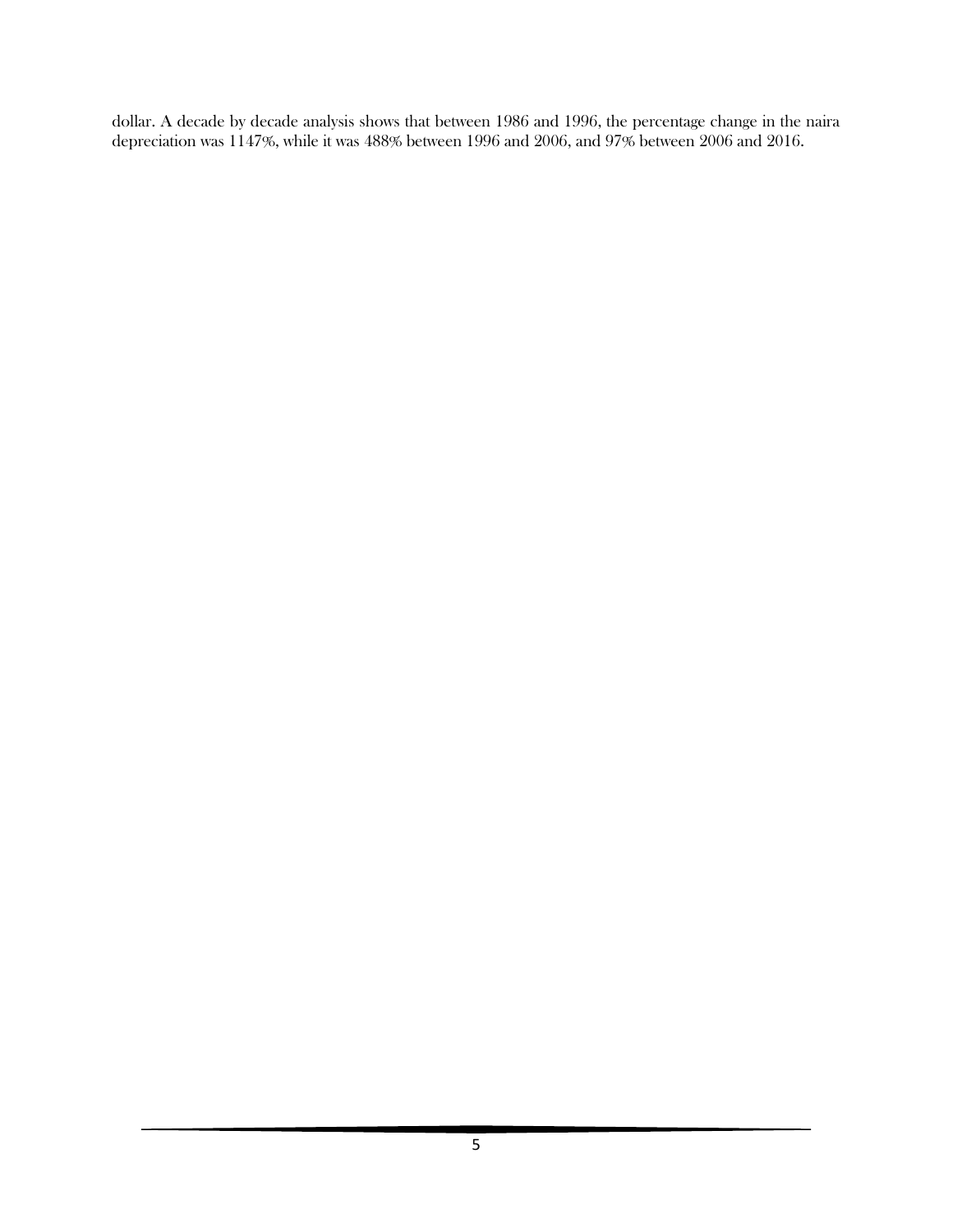

**CEOS** 

Figure 2: The Trend of Nigeria's Exchange Rate (1961-2017)

Source: Dataset is from the World Bank

## 3. A Brief Literature Review

The tourism-led growth hypothesis has drawn the attention of researchers globally. Basically, researchers want to know the causal relationship between tourism and growth. A as a result, country-specific data and varying methodologies are applied. For instance, Gõkovali (2006); Cortes-jimenz and Pulina (2009); Yusuff and Akinde (2015); Čerović, Knežević, Matović and Brdar (2015), investigate whether or not the tourism-led growth hypothesis holds for the Mediterranean countries; Italy and Spain; Nigeria; Montenegro respectively. Their findings suggest that tourism development leads to economic growth both directly and indirectly by promoting the growth of other sectors and by increasing domestic incomes and effective demand. This is confirmed by Kenell (2008), who reports that increasing investment in the tourism sector in Thailand does not dampe resources in other sectors, rather it leads to development of other sectors such as the manufacturing sector. Brida et al. (2008) employ causality approach to investigate the tourism-led growth hypothesis in Mexico and results support the hypothesis. They find a uni-directional causality that runs from tourism expenditure, and exchange rate to growth in Mexico. In contrast, Bouzahzaha and Menyari (2013) reports that no causality exists for Morocco and Tunisia respectively. **Example 120**<br> **Example 120**<br> **Example 120**<br> **Example 120**<br> **Example 120**<br> **Example 120**<br> **Source:** Dataset is from the World Bank<br> **Source:** Dataset is from the World Bank<br> **Source:** Dataset is from the World Bank<br> **Sour** 

Similarly, Shahzad et al. (2017) investigate the tourism-led growth hypothesis of China, France, Germany, Italy, Mexico, Russia, Spain, Turkey, the United Kingdom, and the United States, using the quantile-onquantile (QQ) approach. The results show a positive and bi-directional causal relationship between tourism and growth, although the relationship is weak in China and Germany. Perles-Ribes et al. (2017) utilize Bounds testing approach to investigate this hypothesis in Spain. The study focuses on the period after the global financial and economic crisis. They also report a bidirectional causality in Spain. Also, Nene and Taivan (2017) find a similar outcome in ten sub-Saharan African countries namely: Botswana, Democratic Republic of Congo (DRC), Kenya, Malawi, Mauritius, Mali, Namibia, South Africa, Tanzania, Uganda and Zimbabwe.

As an aside, tourism also has social impacts. This is the intuition behind Enemuo and Oduntan (2012), who examine whether or not tourism development has any significant social impact on local dwellers of Osun State, Nigeria. The study reports evidence of significant impact on the socio-cultural well-being of the host communities. Keovilay (2012) reports that tourism improves the social life of the people of Luang Namtha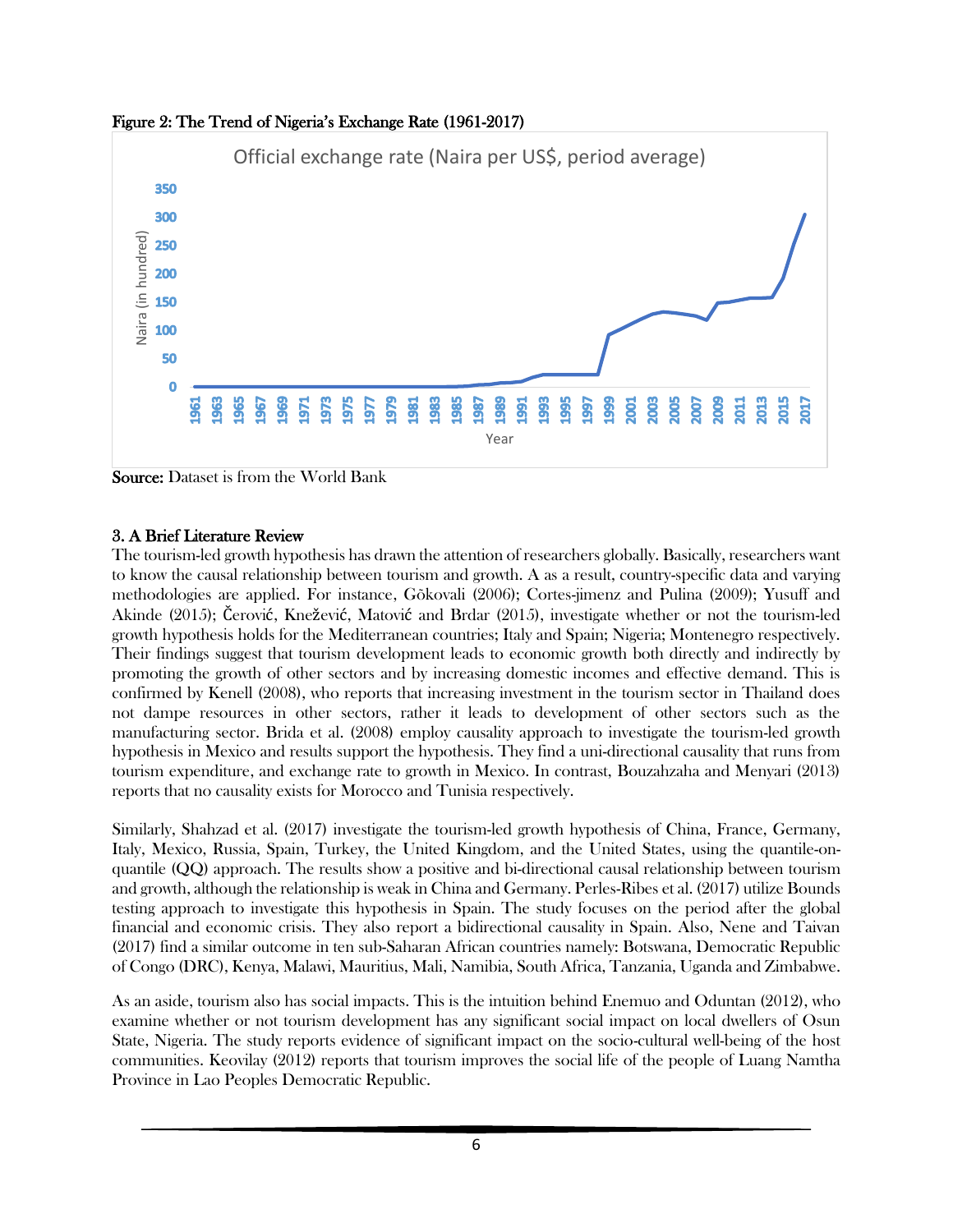#### 4. Modelling and Estimation Procedure

This study adopts the relatively new autoregressive distributed lag (ARDL) model developed by Pesaran et al. (2001) to investigate the long-run relationship between industrial growth and exchange rate-tourism passthrough in Nigeria. Like Nduka et al. (2017); Shahzad et al. (2017) and Perles-Ribes et al. (2017), the study uses quarterly data from 1981Q1 to 2015Q4 obtained from the CBN Statistical Bulletin of 2015. The choice of this period is consequent on the fact that there have been lots of policy changes in the economy following the global financial and economic crisis of 2008. The econometric framework to estimate the long-run relationship is specified as:

 $indgrowth_t = \alpha_0 + \alpha_1$ lntourism<sub>t</sub> +  $\alpha_2$ exrate +  $\alpha_3$ exrate \* tourism<sub>t</sub> +  $\psi_t$ dummy +  $\varepsilon_t$ (1),

where indgrowth is industrial growth, tourism is tourism sector output in monetary terms (the only available data for this in Nigeria is the receipts on hotel and restaurant (see Oyejide and Bankole, 2001), which is recently known as accommodation and food services, exrate is exchange rate (this is the price of the Nigerian naira relative to the US dollar), exrate\*tourism measures exchange rate-tourism pass-through, dummy is dummy variable (0 and 1 = the periods before and after the global economic and financial crisis respectively). Including exchange rate-tourism pass-through is on the premise that, foreign exchange in the tourism sector impacts on growth through tourism, while  $\varepsilon_t$  is the error term that captures effects of other variables omitted in the model. The a priori expectations of the parameters are  $\alpha_1 > 0$ ;  $\alpha_2 > 0$ ;  $\alpha_3 > 0$ ;  $\psi \ge 0$ .

The objective of this study is to estimate the impact of exchange rate-tourism pass-through on growth. To avoid spurious regression which is common in time series, we conducted unit root test on all the model variables. This test is used to make non stationary series stationary by differencing. However, this may modify the long-run relationship of the variables. Thus, to ascertain the long-run relationship between variables, different approaches are applied. The common ones are, the Engle and Granger (1987) two-step residual based approach; the Johansen and Juselius (1990) multivariate full information maximum likelihood (FIML) based approach and the Autoregressive Distributed Lag (ARDL) model or Bounds testing approach of Pesaran et al. (2001).

In all, we prefer the ARDL model because it is efficient even when the regressors are I(0) or I(1). Meanwhile, it collapses at I(2) or greater. It is efficient even in small sample size in line with ordinary least squares (OLS) technique requirements. It simultaneously tests for long-run and short-run relationships. Moreover, endogeneity is not a problem in this model. In sum, because the variables employed in this study are integrated of I(1), we adopted the ARDL approach which is usually based on the general-to-specific modeling technique with emphasis on model over parameterization.

Following Nduka et al. (2017), we transformed equation (1) above to an ARDL-ECM framework in equation (2) below:

$$
\Delta indgrowth_t = \alpha_0
$$
  
+ 
$$
\sum_{\substack{k=1 \ k=1}}^n \alpha_{1k} \Delta indgrowth_{t-k} + \sum_{k=1}^n \alpha_{2k} \Delta tourist_{t-k} + \sum_{k=1}^n \alpha_{3k} \Delta extract_{t-k}
$$
  
+ 
$$
\sum_{k=1}^n \alpha_{4k} \Delta extract \cdot totis m_{t-k} + \psi_t \, dummy + \lambda_1 indgrowth_{t-1} + \lambda_2 tourist_{t-1}
$$
  
+ 
$$
\lambda_3 extract_{t-1} + \delta e_{t-1} + \nu_t
$$
 (2),

where  $\alpha_0$  is the drift term,  $ec_{t-1}$  is the error correction term that measures the speed of adjustment between the long-run and short-run dynamics of the model; and  $\nu_t$  is the error term.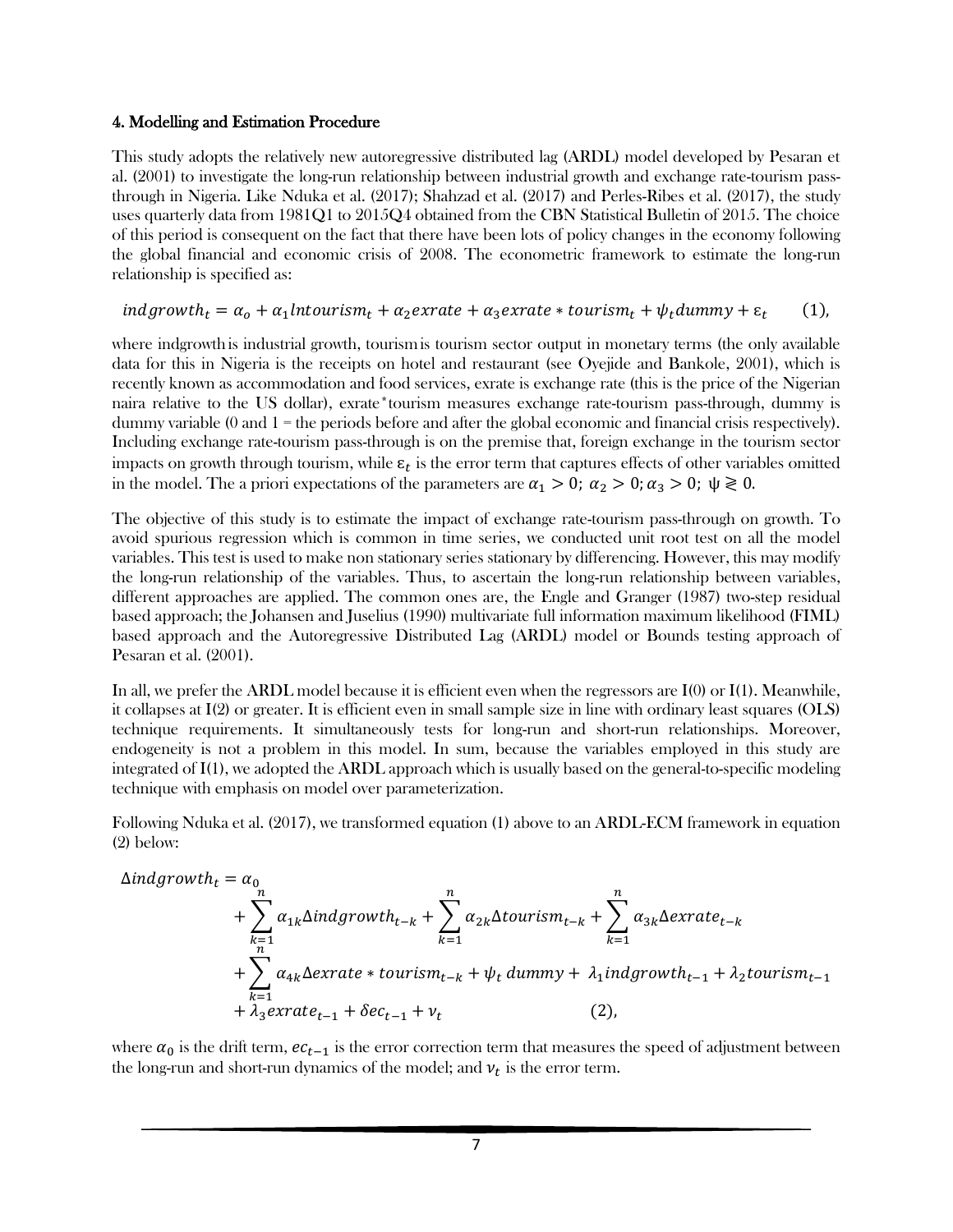#### 5. Empirical Results<sup>4</sup>

#### Unit Root Test

l

To examine the time series properties of the model variables, the Augmented Dickey-Fuller (ADF) unit root test was conducted on all the model variables, and the results are presented in Tables 3a-c below. To avoid serial correlation common in models without constant term and time trend, we used the ADF with constant term and the time drift:

$$
\Delta y_t = \alpha + \beta y_{t-1} + \delta t + \zeta_1 \Delta y_{t-1} + \zeta_2 \Delta y_{t-2} + \dots + \zeta_k \Delta y_{t-k} + \epsilon_t
$$
\n(3)

where k is number of lags, which is 3 in our model,  $\alpha$  is the constant term, and  $\delta t$  is the time trend. All the model variable are I(1) suggesting that they exhibit mean reversion after first difference. The null hypothesis of non stationarity of each variable was tested against the alternative hypothesis of stationarity.

#### Augmented Dickey-Fuller (ADF) Unit Root Test Results

Table 3a: Augmented Dickey-Fuller test for unit root (Indgrowth)

| Augmented Dickey-Fuller test for unit root        |                                           |             |          | Number of obs<br>$=$ | 135                                                |                       |
|---------------------------------------------------|-------------------------------------------|-------------|----------|----------------------|----------------------------------------------------|-----------------------|
|                                                   | 1% Critical<br>Test<br>Statistic<br>Value |             |          |                      | Interpolated Dickey-Fuller<br>5% Critical<br>Value | 10% Critical<br>Value |
| Z(t)                                              | $-7.011$                                  |             | $-4.028$ |                      | $-3.445$                                           |                       |
| MacKinnon approximate p-value for $Z(t) = 0.0000$ |                                           |             |          |                      |                                                    |                       |
| D2.ind gro~h                                      | Coef.                                     | Std. Err. t |          | P >  t               | [95% Conf. Interval]                               |                       |
| D. ind growth                                     |                                           |             |          |                      |                                                    |                       |
| $L1$ .                                            | $-.5606952$                               | .0799766    | $-7.01$  | 0.000                | $-.7189309$                                        | $-.4024595$           |
| LD.                                               | .0523251                                  | .0871028    | 0.60     | 0.549                | $-.1200099$                                        | .2246601              |
| L2D.                                              | .2618582                                  | .0838575    | 3.12     | 0.002                | .0959441                                           | .4277723              |
| L3D.                                              | .4100901                                  | .0771799    | 5.31     | 0.000                | .2573879                                           | .5627923              |
| trend                                             | .00093                                    | .0003272    | 2.84     | 0.005                | .0002826                                           | .0015774              |
| cons                                              | $-.0707572$                               | .0263576    | $-2.68$  | 0.008                | $-.1229065$                                        | $-.018608$            |

<sup>&</sup>lt;sup>4</sup> Analysis was done with Stata 15 software using the newly developed codes of Kripfganz and Schneider (2018).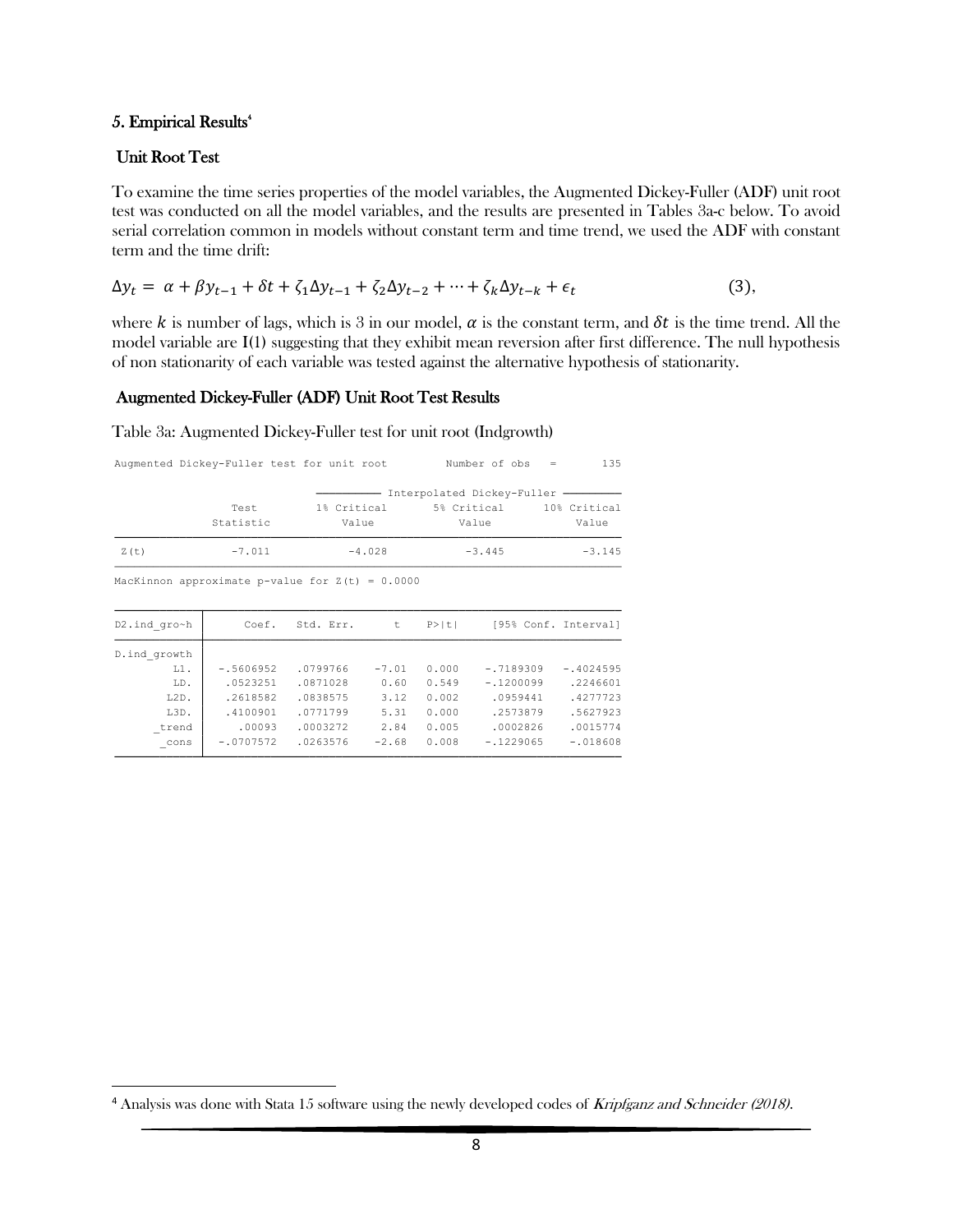#### Table 3b: Augmented Dickey-Fuller test for unit root (Tourism)

|      | Augmented Dickey-Fuller test for unit root |             |          |                              | Number of $obs =$ | 135          |
|------|--------------------------------------------|-------------|----------|------------------------------|-------------------|--------------|
|      |                                            |             |          | Interpolated Dickey-Fuller - |                   |              |
|      | Test                                       | 1% Critical |          | 5% Critical                  |                   | 10% Critical |
|      | Statistic                                  |             | Value    | Value                        |                   | Value        |
| Z(t) | $-4.643$                                   |             | $-4.028$ | $-3.445$                     |                   | $-3.145$     |

MacKinnon approximate p-value for  $Z(t) = 0.0009$ 

| D2.tourism | Coef.       | Std. Err. | t       | $P>$  t |             | [95% Conf. Interval] |
|------------|-------------|-----------|---------|---------|-------------|----------------------|
| D.tourism  |             |           |         |         |             |                      |
| $L1$ .     | $-.3024194$ | .0651387  | $-4.64$ | 0.000   | $-.431298$  | $-.1735409$          |
| LD.        | $-.0575575$ | .0895082  | $-0.64$ | 0.521   | $-.2346517$ | .1195366             |
| L2D.       | .1913659    | .0890494  | 2.15    | 0.034   | .0151794    | .3675524             |
| L3D.       | .3109874    | .0844467  | 3.68    | 0.000   | .1439076    | .4780673             |
| trend      | .0154157    | .0060629  | 2.54    | 0.012   | .0034201    | .0274112             |
| cons       | $-16050461$ | .4223102  | $-1.43$ | 0.154   | $-1.440597$ | .2305049             |

#### Table 3c: Augmented Dickey-Fuller test for unit root (Exrate)

|                                                   | Augmented Dickey-Fuller test for unit root Number of obs = |                      |          |                      |                              | 135                   |  |
|---------------------------------------------------|------------------------------------------------------------|----------------------|----------|----------------------|------------------------------|-----------------------|--|
|                                                   |                                                            |                      |          |                      | Interpolated Dickey-Fuller . |                       |  |
|                                                   | Test<br>Statistic                                          | 1% Critical<br>Value |          | 5% Critical<br>Value |                              | 10% Critical<br>Value |  |
| Z(t)                                              | $-6.265$                                                   |                      | $-4.028$ |                      | $-3.445$                     | $-3.145$              |  |
| MacKinnon approximate p-value for $Z(t) = 0.0000$ |                                                            |                      |          |                      |                              |                       |  |
| D2.ex rate                                        |                                                            | Coef. Std. Err. t    |          | P >  t               |                              | [95% Conf. Interval]  |  |
| D.ex rate                                         |                                                            |                      |          |                      |                              |                       |  |
| $L1$ .                                            | $-.5117493$                                                | .0816817             | $-6.27$  | 0.000                | $-0.6733586$                 | $-.3501401$           |  |
| LD.                                               | .0393538                                                   | .0915693             | 0.43     | 0.668                | $-.1418183$                  | .2205258              |  |
| $L2D$ .                                           | .2551046                                                   | .0887523 2.87        |          | 0.005                | .0795061                     | .4307032              |  |
| L3D.                                              | .381983                                                    | .0814624             | 4.69     | 0.000                | .2208078                     | .5431583              |  |
| trend                                             | .0039251                                                   | .0020481             | 1.92     | 0.058                | $-.0001272$                  | .0079773              |  |

0519371 .1647131 -1.66 0.099 -.5998405 .0519371 \_cons |

#### Bounds Test for Cointegration

The Bounds test was conducted to test whether or not the model variables have a long-run relationship and the results are presented in table 4 below. The F-statistic is usually compared with the lower and upper bound critical values (see Pesaran, Shin, and Smith, 2001). Our estimation is based on the newly developed Kripfganz and Schneider (2018) critical values and approximate p-values. The null hypothesis is H0: no level relationship. The procedure is, do not reject H0 if both F and t are closer to zero than critical values for I(0) variables (if p-values  $>$  desired level for I(0) variables); reject H0 if both F and t are more extreme than critical values for I(1) variables (if p-values  $\leq$  desired level for I(1) variables). The result in table 4 shows that at 5% significance level, the F-statistic (5.061) and t-statistic (-4.299) are more extreme than values of I(1) variables. Thus, we reject H0 and conclude that there exists a long-run relationship between industrial growth, tourism, exchange rate, and exchange rate-tourism pass-through in the post global financial and economic crisis. Similar relationships in the tourism-led growth hypothesis have been reported in the literature by Shahzad et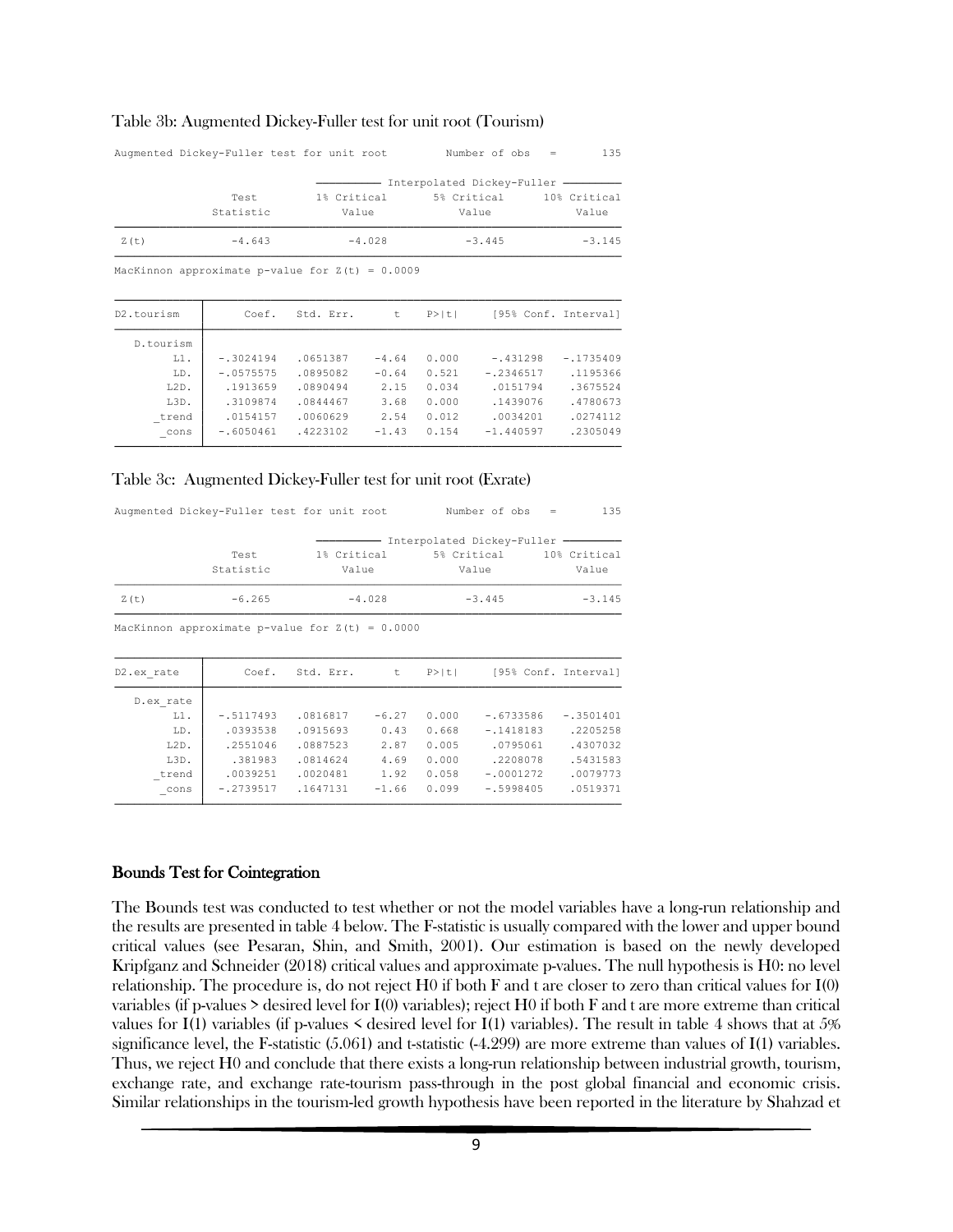al. (2017), who use data of top ten leading tourism countries; Perles-Ribes et al. (2017) use Spanish data; Nene and Taivan (2017) study ten sub-Saharan African countries and Nduka et al. (2017) for Nigeria. In other studies, Gõkovali (2006); Cortes-jimenz and Pulina (2009); Yusuff and Akinde (2015); Čerović, Knežević, Matović and Brdar (2015), report the same scenario. In contrast, Bouzahzaha and Menyari (2013) find no relationship in both Morocco and Tunisia.

## Table 4: ARDL Cointegration Test (Bounds Test Approach) Results

Pesaran, Shin, and Smith (2001) bounds test

| HO: no level relationship | $F = 5.061$  |
|---------------------------|--------------|
| Case 3                    | $t = -4.299$ |

Finite sample (4 variables, 135 observations, 11 short-run coefficients)

Kripfganz and Schneider (2018) critical values and approximate p-values

|   | 10 <sup>°</sup><br>I(0) | I(1) | 5 <sup>°</sup><br>I(0) | I(1) | $1\%$<br>I(0) | p-value<br>$I(1)$ $I(0)$                                                                                             | I(1) |
|---|-------------------------|------|------------------------|------|---------------|----------------------------------------------------------------------------------------------------------------------|------|
| F |                         |      |                        |      |               | 2.445 3.587 2.886 4.125 3.854 5.284 0.001 0.014<br>$-2.527$ $-3.608$ $-2.840$ $-3.955$ $-3.448$ $-4.614$ 0.001 0.023 |      |

### The ARDL-ECM Regression Results

As expected, the result shows that exchange rate-tourism pass-through has a positive and significant effect on growth in the period after the global economic and financial crisis relative to the period before. This high significant effect (p-value is  $0.000$ ) validates Nduka et al. (2017). Thus, we reject the H0 which says, there exists no long-run exchange rate-tourism-led growth. And conclude that there exists a long-run exchange ratetourism-led growth in Nigeria.

On the other hand, the main effects of these variables are mixed. Surprisingly, the results suggest that the relationship between tourism growth and industrial growth is negative during the period after the 2008 crisis. This contradicts Brida et al. (2008), Nduka et al. (2017), Shahzad et al. (2017) and Perles-Ribes et al. (2017), respectively. However, this seemingly unexpected finding may be due to several factors: First, to have a good fit of our data, we used the log of tourism to capture the effect of percentage change in tourism on the percentage change in industrial growth. Thus, this suggests that after the 2008 economic crisis, the percentage change in tourism is negative. Secondly, Nigeria's tourism data captures only receipts on hotels and restaurants (see Oyejide and Bankole, (2001). This is a far cry of what it should include. For instance, receipts from tour operators, transport, tourism promoters, hospitality, travel services, among others, are not included. Thus, we do not reject the null hypothesis which says, there exists no long-run tourism-led growth in Nigeria.

In line with theory, the result shows a positive and significant long-run relationship between exchange rate and growth. Thus, one naira depreciation relative to the US dollar (dollar appreciation) will lead to about 1.7 per cent increase in growth as opposed to the 5 per cent reported by Nduka et al. (2017). This suggests that in the long-run, the higher the naira depreciation the higher the growth vis-à-vis increased exports. This submits to the Marshall-Lerner condition. This finding is consistent with the findings of Brida et al. (2008) and Perles-Ribes et al. (2017). The dummy variable shows that there is a significant difference in the long-run exchange rate tourism-led growth in the post 2008 global financial and economic crisis relative to the period before it in Nigeria.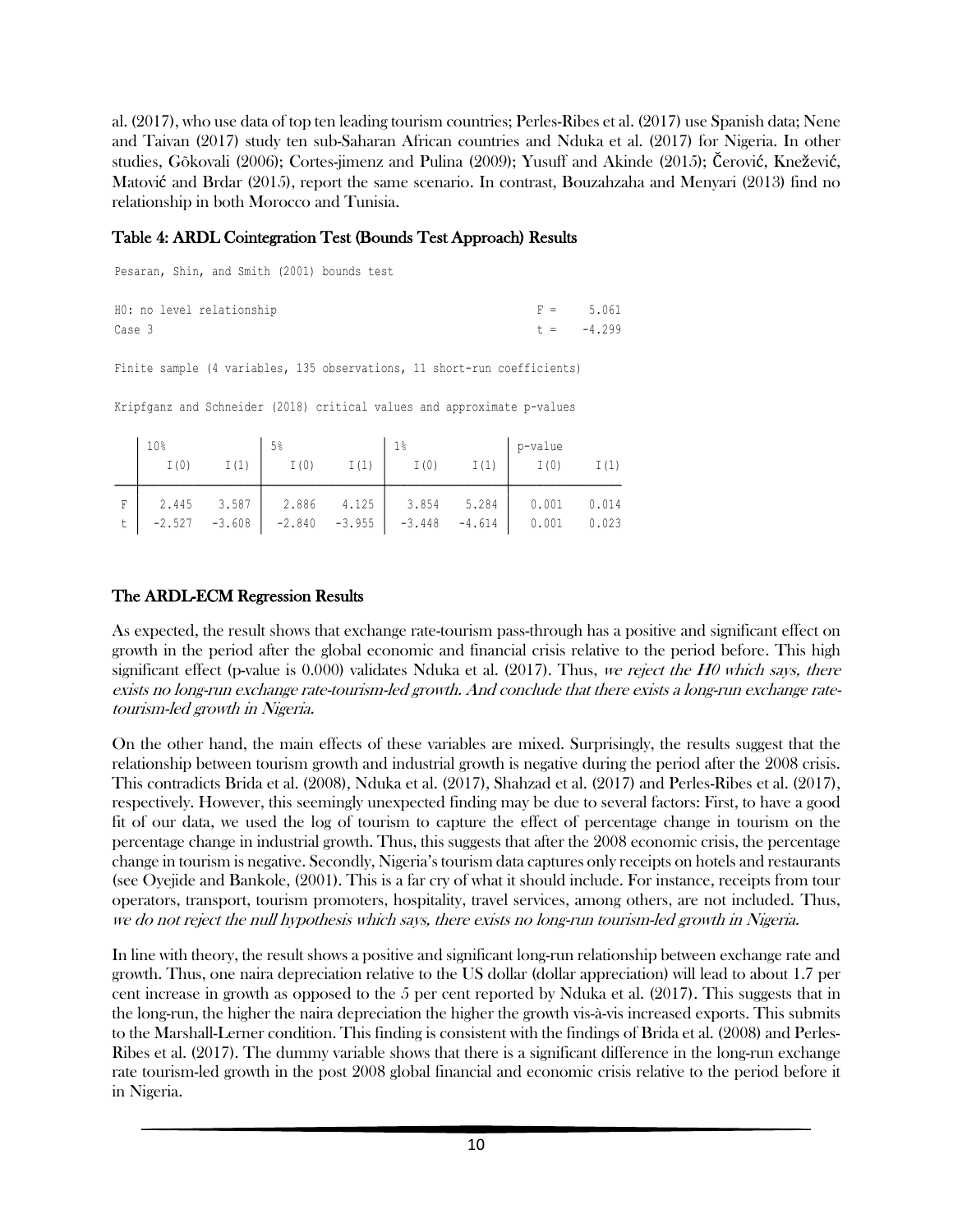As noted earlier, one of the advantages of ARDL model, is its convenience to simultaneously test long-run and short-run relationships. As expected, in table 5 below, the coefficient of the error correction term is negative and statistically significant. The coefficient of the  $EC_{t-1}$ <sup>5</sup> in our model (-0.092) suggests that about 9.2% of disequilibrium between the dependent variable and the regressors in the long-run is adjusted within one quarter. Remarkably, Nduka et al. (2017) report the same figure, but not statistically significant.

#### Table 5: The ARDL-ECM Results

| $ARDL(5, 2, 5, 0, 0)$ regression |             |           |         |               |             |          |                      |
|----------------------------------|-------------|-----------|---------|---------------|-------------|----------|----------------------|
| Sample: 1982q2 - 2015q4          |             |           |         | Number of obs |             | $=$      | 135                  |
|                                  |             |           |         | R-squared     |             | $=$      | 0.6243               |
|                                  |             |           |         | Adj R-squared |             | $=$      | 0.5733               |
| Log likelihood $=$<br>372.59098  |             |           |         | Root MSE      |             | $=$      | 0.0164               |
| D.                               |             |           |         |               |             |          |                      |
| ln indgrowth                     | Coef.       | Std. Err. | t       | P >  t        |             |          | [95% Conf. Interval] |
| ADJ                              |             |           |         |               |             |          |                      |
| 1n indgrowth                     |             |           |         |               |             |          |                      |
| $L1$ .                           | $-.0921827$ | .0214415  | $-4.30$ | 0.000         | $-.1346427$ |          | $-.0497228$          |
| LR                               |             |           |         |               |             |          |                      |
| In tourism                       | $-.0821507$ | .0145445  | $-5.65$ | 0.000         | $-.1109529$ |          | $-10533486$          |
| exrate                           | .0173377    | .0019747  | 8.78    | 0.000         |             | .0134272 | .0212481             |
| exratetourism                    | .0000672    | .0000187  | 3.59    | 0.000         |             | .0000301 | .0001043             |
| dummy                            | .1498623    | .0689147  | 2.17    | 0.032         |             | .0133923 | .2863322             |
| <b>SR</b>                        |             |           |         |               |             |          |                      |
| 1n indgrowth                     |             |           |         |               |             |          |                      |
| LD.                              | .4705075    | .0786928  | 5.98    | 0.000         |             | .3146744 | .6263407             |
| $L2D$ .                          | .2402385    | .0885663  | 2.71    | 0.008         |             | .064853  | .415624              |
| L3D.                             | .1972305    | .0896107  | 2.20    | 0.030         |             | .019777  | .3746841             |
| L4D.                             | $-.3300357$ | .08069    | $-4.09$ | 0.000         | $-.4898238$ |          | $-.1702476$          |
| In tourism                       |             |           |         |               |             |          |                      |
| $D1$ .                           | $-.0041902$ | .0224305  | $-0.19$ | 0.852         | $-10486086$ |          | .0402282             |
| LD.                              | .0032112    | .0223803  | 0.14    | 0.886         | $-.0411078$ |          | .0475302             |
| exrate                           |             |           |         |               |             |          |                      |
| $D1$ .                           | $-.0024482$ | .0017246  | $-1.42$ | 0.158         | $-10058634$ |          | .0009671             |
| LD.                              | $-.000385$  | .0017272  | $-0.22$ | 0.824         | $-.0038053$ |          | .0030354             |
| $L2D$ .                          | $-.0004706$ | .0017534  | $-0.27$ | 0.789         | $-10039428$ |          | .0030016             |
| L3D.                             | $-.0000814$ | .0017449  | $-0.05$ | 0.963         | $-.0035369$ |          | .0033741             |
| L4D.                             | $-.0035292$ | .0017733  | $-1.99$ | 0.049         | $-10070409$ |          | $-.0000175$          |
| cons                             | .1694677    | .0407824  | 4.16    | 0.000         |             | .0887074 | .2502281             |

#### 6. Conclusion

l

This study investigates exchange rate-tourism-led growth hypothesis in addition to the tourism-led growth hypothesis common in the literature. This study builds on Nduka et al. (2017). Also, it benefits from Perles-Ribes et al. (2017), who investigate the later hypothesis for Spain after the global financial and economic crisis of 2008. This study departs from previous studies in the following ways: Firstly, previous studies focus on the separate effects of real exchange rate and tourism on economic growth. This study is the first to show how exchange rate interacts with tourism to impact on growth. Secondly, previous studies use international tourism

<sup>5</sup> This is represented by ADJ in table 5 below which is same as ECM(-1) (see Kripfganz and Schneider, 2018)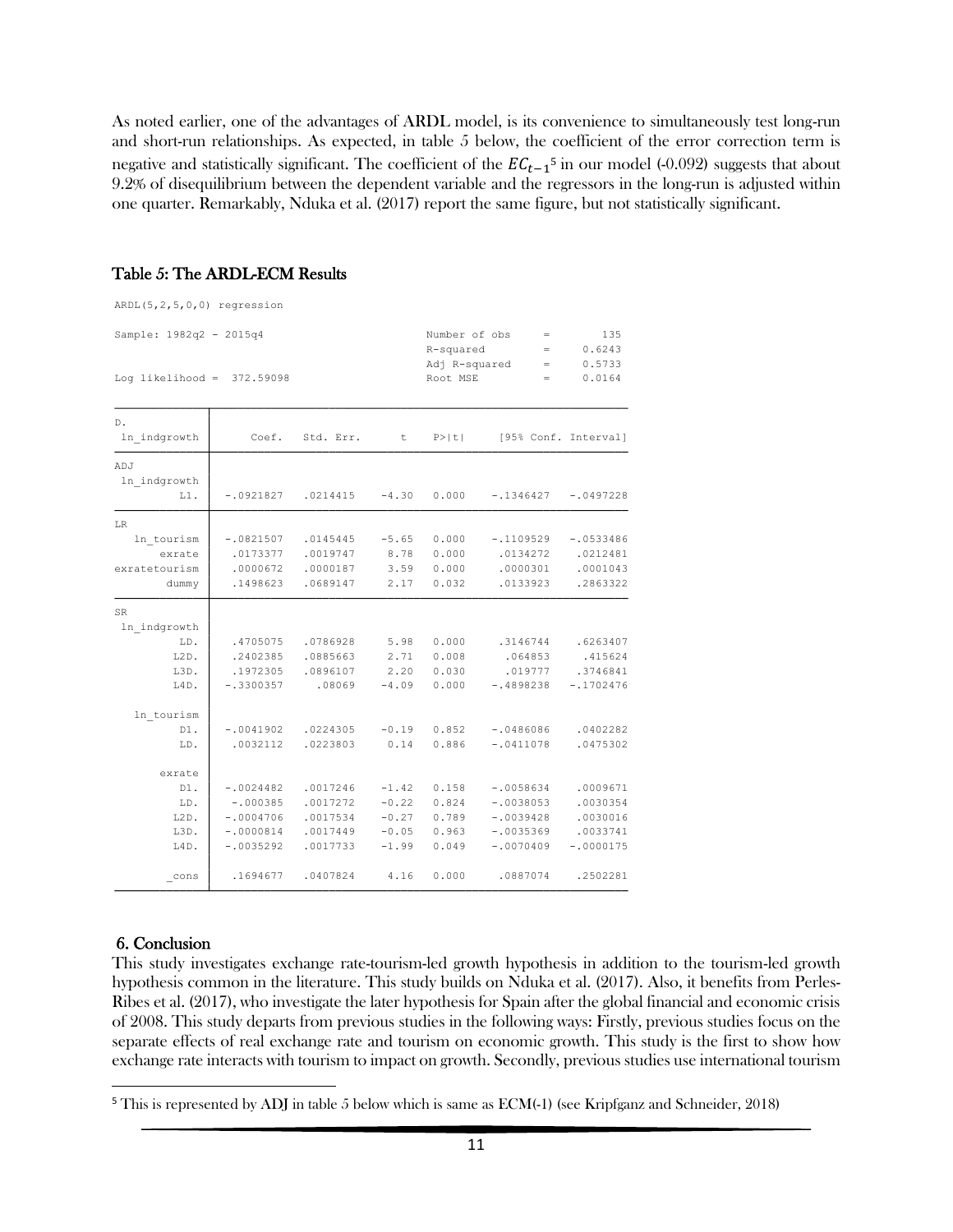receipts or/and tourism arrivals to capture tourism. We argue that international tourism receipts data from the World Bank is denominated in the US dollar, hence, using it for estimation with other data in different measurements may not be appropriate. Additionally, number of arrivals does not reveal monetary value of tourism. Thus, this study employs data in same monetary value from the Nigerian apex Bank. Thirdly, we argue and show it empirically that exchange rate plays a crucial role in choosing tourism destination. Finally, we are the first to use the newly developed Kripfganz and Schneider (2018) critical values and approximate p-values in the Bounds testing approach.

The study tests two hypotheses. H01: there exists no long-run exchange rate-tourism-led growth. H02: there exists no long-run tourism-led growth in Nigeria. The analysis shows that, while tourism has a negative impact on growth, exchange rate-tourism pass-through has positive and significant impact on growth in Nigeria. Thus, we conclude that there exists a long-run exchange rate-tourism-led growth in Nigeria. Meanwhile, the tourismled growth does not seem to hold for Nigeria. We show that the later conclusion may be attributed to several reasons: First, to have a good fit, we use the log of tourism rather than the level form. Second, Nigeria's tourism data is not all inclusive. For instance, receipts from tour operators, transport, tourism promoters, hospitality, travel services, among others, are not included. Thus, caution should be exercised in making policies based on this finding. We recommend another study, perhaps with more inclusive data when made available. On the other hand, the results show that exchange rate impacts positively and significantly on growth. This means that one Nigerian naira depreciation relative to the US dollar increases growth vis-à-vis increased exports.

Overall, this study is revealing. The main effects of tourism and exchange rate show mixed outcomes, but their interaction show a positive effect. Thus, it makes economic sense to incorporate it in the tourism-led growth hypothesis. Nigeria should develop the tourism sector because it has potential to bring in foreign earning and help to diversify sources of revenue. Policies should focus on taking advantage of the naira depreciation. To attract foreigners, existing tourists' locations should be well maintained and promoted, and new ones developed. It benefits foreigners to travel to Nigeria because of exchange rate differentials.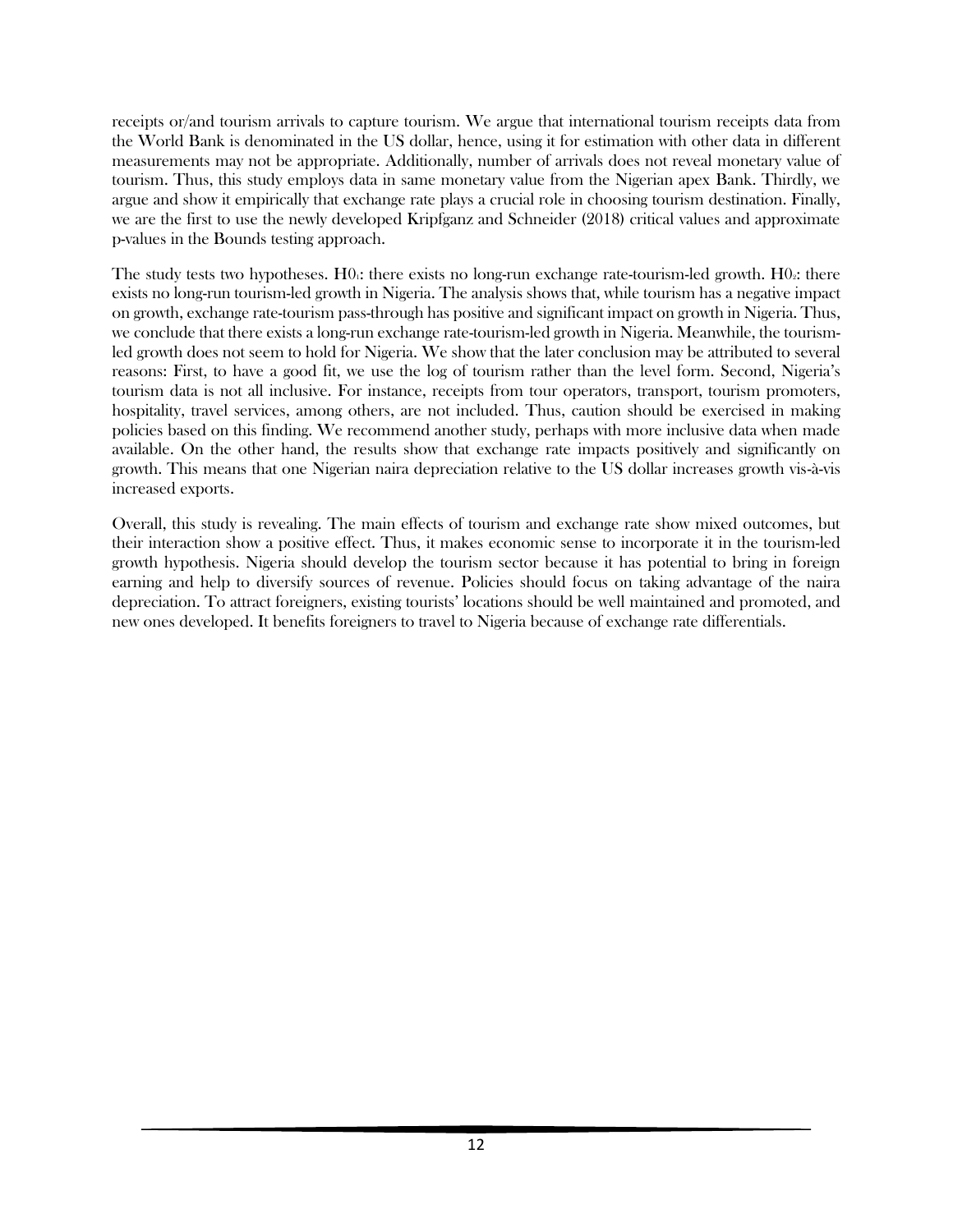#### References

- Adebayo, W. O., A. O. Jegede and D. F. Eniafe (2014). The Economic Impact of Tourism in Ile-Ife, Osun State, Nigeria. Journal of Tourism, Hospitality and Sports, 2:28-33.
- Agri, E. M., O. F. Acha and B. M. Lucy (2008). Diversification of Nigeria's Economy; Impact of Tourism on Sustainable Development in Nigeria. International Journal of Research in Humanities and Social Studies, 3(5): 36-44.
- Anyanwu, J. C. (1992). President Babangida's Structural Adjustment Programme and Inflation in Nigeria. Journal of Social Development in Africa, 7(1):5-24.
- Audi, M. S., A. Mohammed and A. S. Ola (2014). Industrialization and Sustainable Development in Nigeria. The International Journal of Social Sciences and Humanities Invention, 1(3): 142-154.
- Bouzahzaha, M. & Y. El Menyari (2013). International Tourism and Economic Growth: The Case of Morocco and Tunisia. The Journal of North African Studies, 18(4):592–607.
- Brida, J. G., E. J. S. Carrera, & W. A. Risso (2008). Tourism's Impact on Long-Run Mexican Economic Growth. Economics Bulletin, 3(21):1-8.
- Central Bank of Nigeria (2016). Foreign Exchange Rate. Research Department, Education in Economics Series 4.
- Čerović, S., M. Knežević, V. Matović and I. Brdar (2015). The Contribution of Tourism Industry to GDP Growth of Western Countries. Industrija, 43(3):159-170.
- Cortes-jimenez, I. and M. Pulina (2009). Inbound Tourism and Long-Run Economic Growth. Current Issues in Tourism, 13(1):61-74.
- Enemou, O. B. and O. C. Oduntan (2012). Social Impact of Tourism Development on Host Communities of Osun Oshogbo Sacred Grove. Journal of Humanities and Social Science, 2(6):30-35.
- Engle, R. F and C. W. J. Granger (1987). Cointegration and Error Correction: Representation, Estimation and Testing. Econometrica, 55, 255-276.
- Gõkovali, U. (2006). Contribution of Tourism to Economic Growth: A Panel Data Approach. Anatolla: An lnternational Journal of Tourism and Hospitality Research, 17(2):155-167.
- International Monetary Fund (2005). Nigeria: Poverty Reduction Strategy Paper— National Economic Empowerment and Development Strategy. IMF Country Report No. 05/433. Available at https://www.imf.org/external/pubs/ft/scr/2005/cr05433.pdf
- Johansen, S. and K. Juselius (1990). Maximum Likelihood Estimation and Inference on Cointegration with Applications to the Demand for Money. Oxford Bulletin of Economics and Statistics, 52, 169-210.
- Kenell, L. (2008). Dutch Disease and Tourism-the Case of Thailand. Department of Economics, Lund University, Unpublished Bachelor Thesis. Available at [http://lup.lub.lu.se/luur/download?func=downloadFile&recordOId=1334498&fileOId=1646600.](http://lup.lub.lu.se/luur/download?func=downloadFile&recordOId=1334498&fileOId=1646600)
- Keovilay, T. (2012). Tourism and Development in Rural Communities: A Case Study of Luang Namtha Province, Lao PDR. Lincoln University, Unpublished Master of Tourism Management Thesis. Available at [https://core.ac.uk/download/pdf/35467155.pdf.](https://core.ac.uk/download/pdf/35467155.pdf)
- Kripfganz, S. and D. Schneider (2018). Response Surface Regressions for Critical Value Bounds and Approximate p-values in Equilibrium Correction Models.

Available at www.kripfganz.de/research/Kripfganz\_Schneider\_ec.html.

- Ndajiya, A., M. Shehu and H. M. Yunusa (2014). The Possible Impact of Tourism Industry on Nigeria's Economy. Review of Public Administration and Management, 3(5):67-75
- Nduka, E. K., A. B. Ezeude, & I. J. Frederick (2017). Modeling the Impact of Tourism on Industrial Growth in Nigeria: Bound Testing Approach. Paper Presented at the 58<sup>th</sup> Annual Conference of the Nigerian Economic Society (NES) held on September 26 to 28, at NICON Luxury Hotel, Abuja, Nigeria.
- Nene, G. & A. Taivan (2017). Causality Between Tourism and Economic Growth: Evidence from Sub-Saharan Africa (SSA). The Journal of Developing Areas, 51(2).
- Ogiogio, G. O. (1996). A Statistical Analysis of Foreign Exchange Rate Behaviour in Nigeria's Auction. African Economic Research Consortium, Research Paper 49.